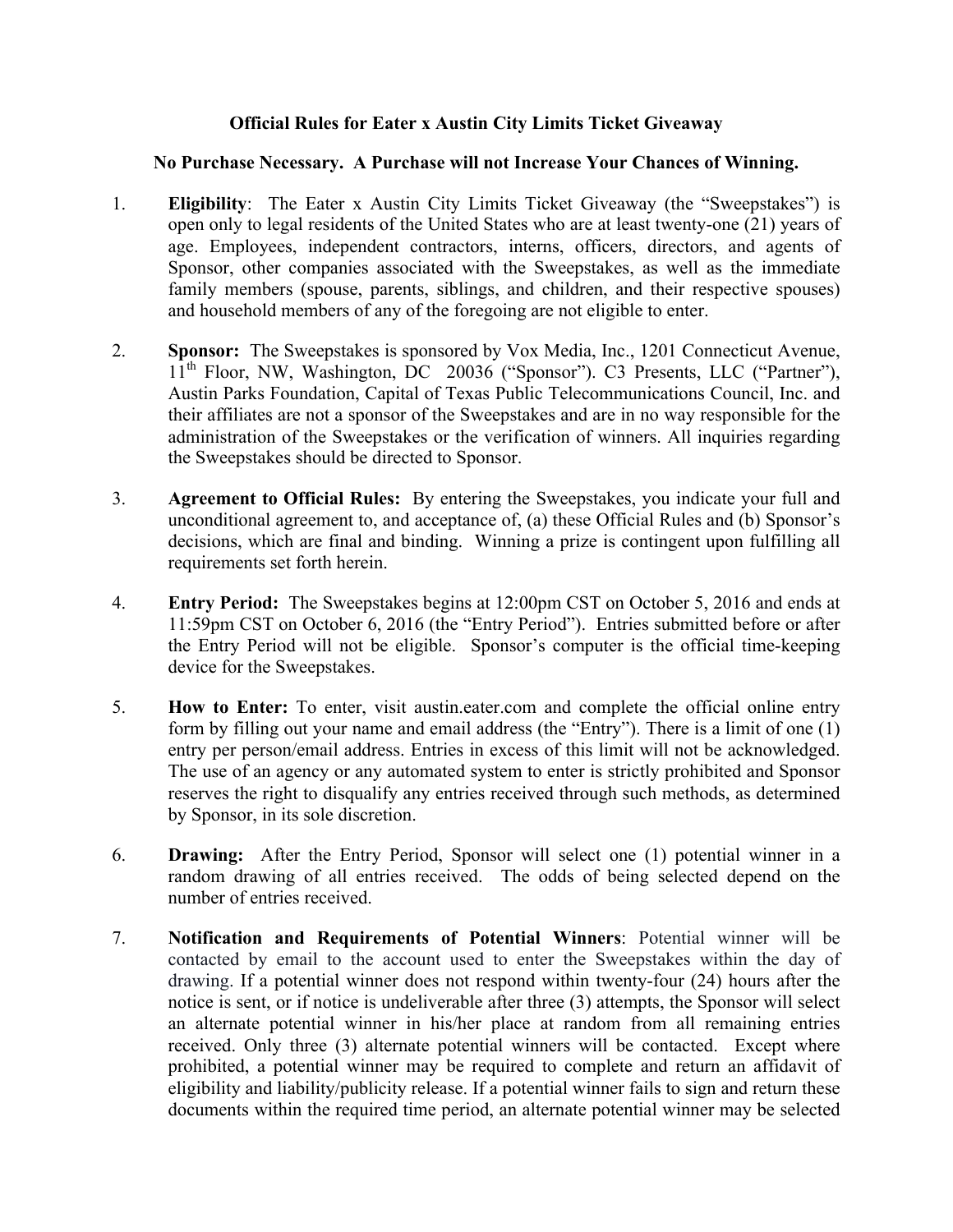in his/her place in a random drawing of all remaining entries received. Only three (3) alternate potential winners may be contacted.

- 8. **Prize(s):** One (1) winner will receive two (2) general admission tickets to the second weekend of Austin City Limits Music Festival (valid only for October 7-9, 2016) occurring in Zilker Park, 2100 Barton Springs Road, Austin, TX 78704, each ticket with an approximate retail value ("ARV") of \$255.00, and total ARV of \$**510.00** ("Prize"). Any Prize details not specified above will be determined by Sponsor in its sole discretion. **Winner is responsible for paying any applicable income taxes and any and all other costs and expenses not listed above,** including any transportation to and from the Austin City Limits Music Festival and all accommodation**.** Winner will be able to collect the Prize from the Festival box office will call from the first day the box office opens (September 28, 2016) during operating hours, until close of the box office operating hours on October 9, 2016. Sponsor and Partner are not responsible if the Winner fails to collect the Prize during such period. Please bring a valid ID. The Prize may be subject to additional terms and conditions, see http://www.aclfestival.com/ for more details. A Prize may not be transferred and must be accepted as awarded. You may not request cash or a substitute prize; however, Sponsor reserves the right to substitute a Prize with another prize of equal or greater value if the Prize is not available for any reason, as determined by Sponsor in its sole discretion.
- 9. **General Conditions:** In the event that the operation, security, or administration of the Sweepstakes is impaired in any way for any reason, including, but not limited to fraud, virus, or other technical problem, Sponsor may, in its sole discretion, either: (a) suspend the Sweepstakes to address the impairment and then resume the Sweepstakes in a manner that best conforms to the spirit of these Official Rules; or (b) award the Prize(s) at random from among the eligible entries received up to the time of the impairment. Sponsor reserves the right in its sole discretion to disqualify any individual it finds to be tampering with the entry process or the operation of the Sweepstakes or to be acting in violation of these Official Rules or in an unsportsmanlike or disruptive manner. Any attempt by any person to undermine the legitimate operation of the Sweepstakes may be a violation of criminal and civil law, and, should such an attempt be made, Sponsor reserves the right to seek damages from any such person to the fullest extent permitted by law. Failure by Sponsor to enforce any term of these Official Rules shall not constitute a waiver of that provision. Proof of sending any communication to Sponsor by mail shall not be deemed proof of receipt of that communication by Sponsor. In the event of a dispute as to any online entry, the authorized account holder of the e-mail address used to enter will be deemed to be the participant. The "authorized account holder" is the natural person who is assigned to an email address by an Internet access provider, online service provider, or other organization responsible for assigning email addresses for the domain associated with the submitted e-mail address. The Sweepstakes is subject to federal, state, and local laws and regulations and is void where prohibited.
- 10. **Release and Limitations of Liability:** By participating in the Sweepstakes, you agree to release and hold harmless Sponsor, Partner, and each of Sponsor's and Partner's parent, subsidiaries, affiliates, and each of their respective officers, directors, employees, and agents (the "Released Parties") from and against any claim or cause of action arising out of participation in the Sweepstakes or receipt or use of any prize, including, but not limited to: (a) unauthorized human intervention in the Sweepstakes; (b) technical errors